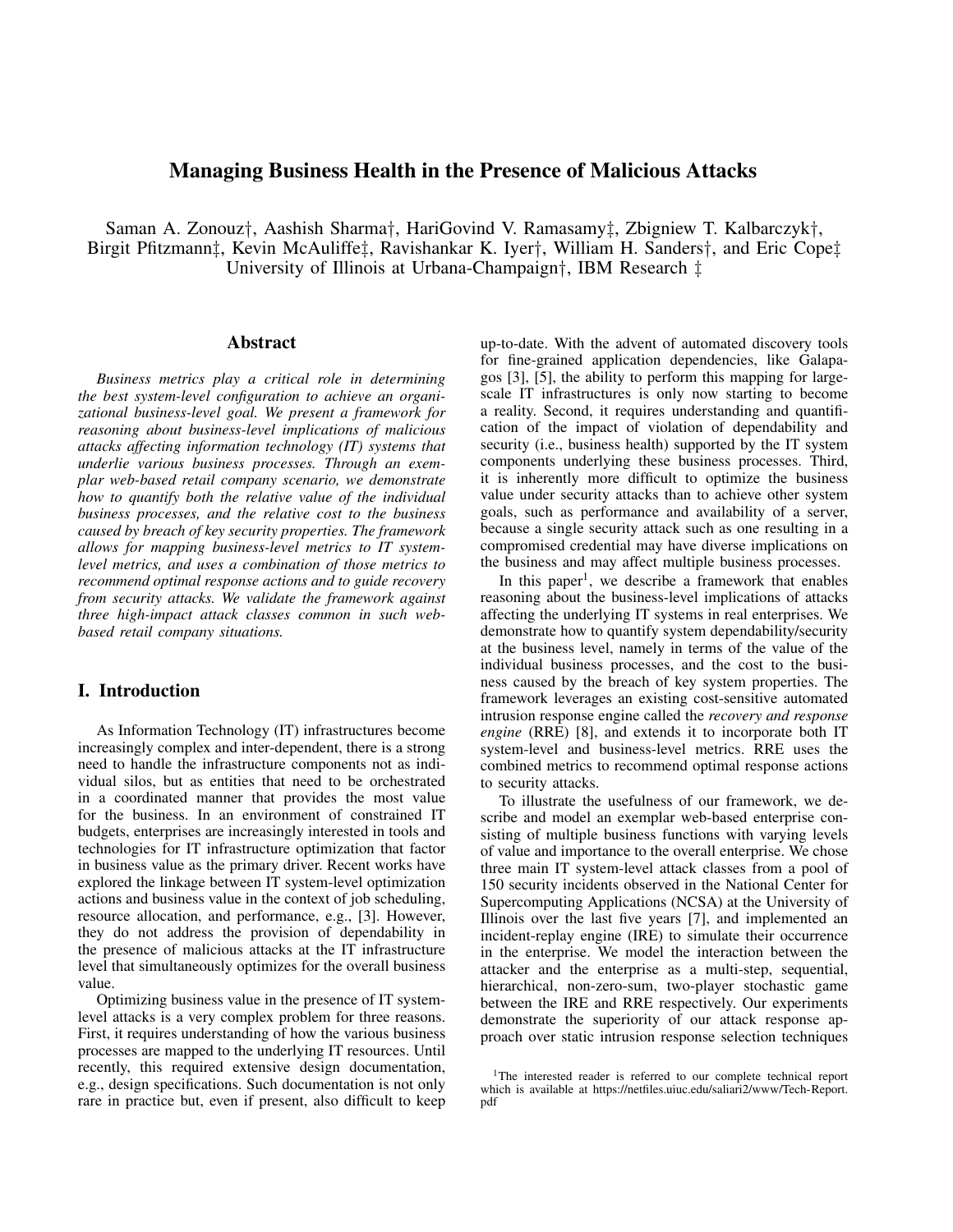and over techniques that do not consider business value.

#### II. Business Health Management Framework

RRE Model. We briefly describe the response and recovery engine (RRE) introduced in [8]. RRE models the security battle between itself and the attacker as a multistep, sequential, two-player stochastic game. RRE uses competitive Markov decision processes (CMDPs) to model two controllers with conflicting interests, i.e., itself and attacker. In obtaining the solution for the CMDP (namely, the optimal response action) RRE tries to optimize the overall cost. RRE employs an extended attack tree model, called the *attack-response tree* (ART), to correlate IDS reports and formulate effects of response actions. More specifically, ARTs formally define "insecure system state," i.e. ART's root node, using logical AND and OR gates [8]. Nodes (consequences) in ART are recursively decomposed into more concrete (deeper) nodes in the tree leading to a set of leaf nodes (most concrete consequences) that are detectable by IDS alerts. Therefore, each leaf node in ART is mapped to its corresponding subset of IDS alerts. Each node is represented by a binary value depending on whether its corresponding consequence has already occurred in the system. If any of the IDS alerts mapped to a leaf node are received by RRE, the bit in that leaf node is set to 1, which propagates bottom-up in ART to calculate the root node's value, i.e., whether the system is secure or not. Furthermore, some of the consequence nodes are tagged by a response action that, if taken, resets all leaf nodes in its underlying subtree to 0.

Application of RRE to Business Health. In this section, we describe how a given IT system-level RRE model is augmented to include business-level considerations. Using business-level metrics in conjunction with standard IT system-level metrics allows RRE to prioritize actions that would result in optimizing business health, e.g., by keeping alive the most critical business processes and minimizing the user-visible service interruption. From an IT system perspective, the integrity of two database files may be equally important. But if one contains client credit card information while the other contains users' product ratings, they represent different business criticalities. Factoring that information as business-level metrics into the RRE helps prioritize the recovery of the former over the latter. Towards that end, we extend the basic RRE to consider both IT system and business aspects of the system when determining responses to malicious attacks.

As in our previous work that considered only ITlevel metrics [8], we formulate the cost function of RRE using dynamic programming. The equation in Figure 1 formulates the cost function in RRE updated to include business-level metrics. Here,  $S$  is the state space;  $V(.)$  is the value function used to solve for the optimal response action; *T* is the state transition probability function. The action set is partitioned into two subsets: *R* represents the set of response and recovery actions, and *A* represents the set of adversarial actions. Dmg or the damage function

represents immediate business-level cost for each state transition  $s \rightarrow s'$ , which purely depends on the subset of consequences caused by the attacker as the result of the transition. Cst denotes the cost of taking a particular response action.

We now describe how the response action recommended by the RRE is the optimal one from a business perspective. The equation in Figure 1 recursively calculates the optimal cost function for each state *s*. The value function  $V(s)$ is first initialized to zero for all  $s \in S$ ; then, the value iteration algorithm [8] is employed to evaluate the correct value of the *V* function. The optimization involves two stages: the move of the attacker  $a \in A$ , and the move of the responder  $r \in R$ . At each step of the game *s*, RRE takes an action *r* making a transition to state *s ′* from which the attacker takes next action  $a \in A$  and makes a transition to state *s ′′*. The optimal response action is picked by minimizing over the response actions ( $\min_{r \in R}$ ) the maximum possible damage caused by the attacker in next step (by maximizing over the adversarial actions in state *s'* using  $\max_{a \in A}$ ). The  $\lambda \in [0, 1]$  is the a fixed discount factor, e.g.,  $\lambda = 0.9$ , to put more weight on present actions compared to the actions taken in future [8]. For a given business, the damage function Dmg depends on the primary service type provided by the business. Studies by others have attempted to provide estimates for average cost of downtimes and data breaches for different industry classes [1], [2], [4].

We now show how the numbers provided by studies such as [1], [2], [4] may be used to provide values for variables in the equation in Figure 1. Suppose that the current state is *s*, and that there are three possible response actions  $R = \{r_1, r_2, r_3\}$  from which the optimal action should be selected. Each response action *r* is associated with a positive cost  $Cst(r)$ . Suppose that the state *s* represents an online shopping web server being down, and response action  $r_2$  = Restart the Web Server (resulting in transition to state  $s_2$ ) fixes that problem in 30 seconds (or 0.0083 hours). If the restart can be effected remotely by automatic means (involving no operator time), then we have  $Cst(r_2) = 0$  and  $Dmg(s, s_2) = 0.0083 \times $90000 = $750$ , where \$90000 is the cost per hour downtime for a catalog sales center type of business (from [2]). Similarly, for an attacker action  $a_1 =$  Compromise database on a database that stores 50 customers' credit card records, resulting in transition from state  $s'$  to state  $s'_{1}$ , we will have  $\text{Dmg}(s', s'_1) = 50 \times \$305 = \$15250$  where \$305 is the cost per breached credit card record (obtained from [1]).

We also modify the ARTs in the basic RRE [8] to account for business-level metrics. In the basic RRE, each business process in the enterprise would have its own set of ARTs corresponding to the IT-level components underlying the business process; we call these *IT-system level ARTs*. Each IT-system level ART would have been treated independently by the RRE to get its own corresponding optimal response action. We augment that model by introducing a *business-level ART*, which estimates the overall business health of the enterprise and is composed of *IT-system level ARTs* as follows: each leaf node in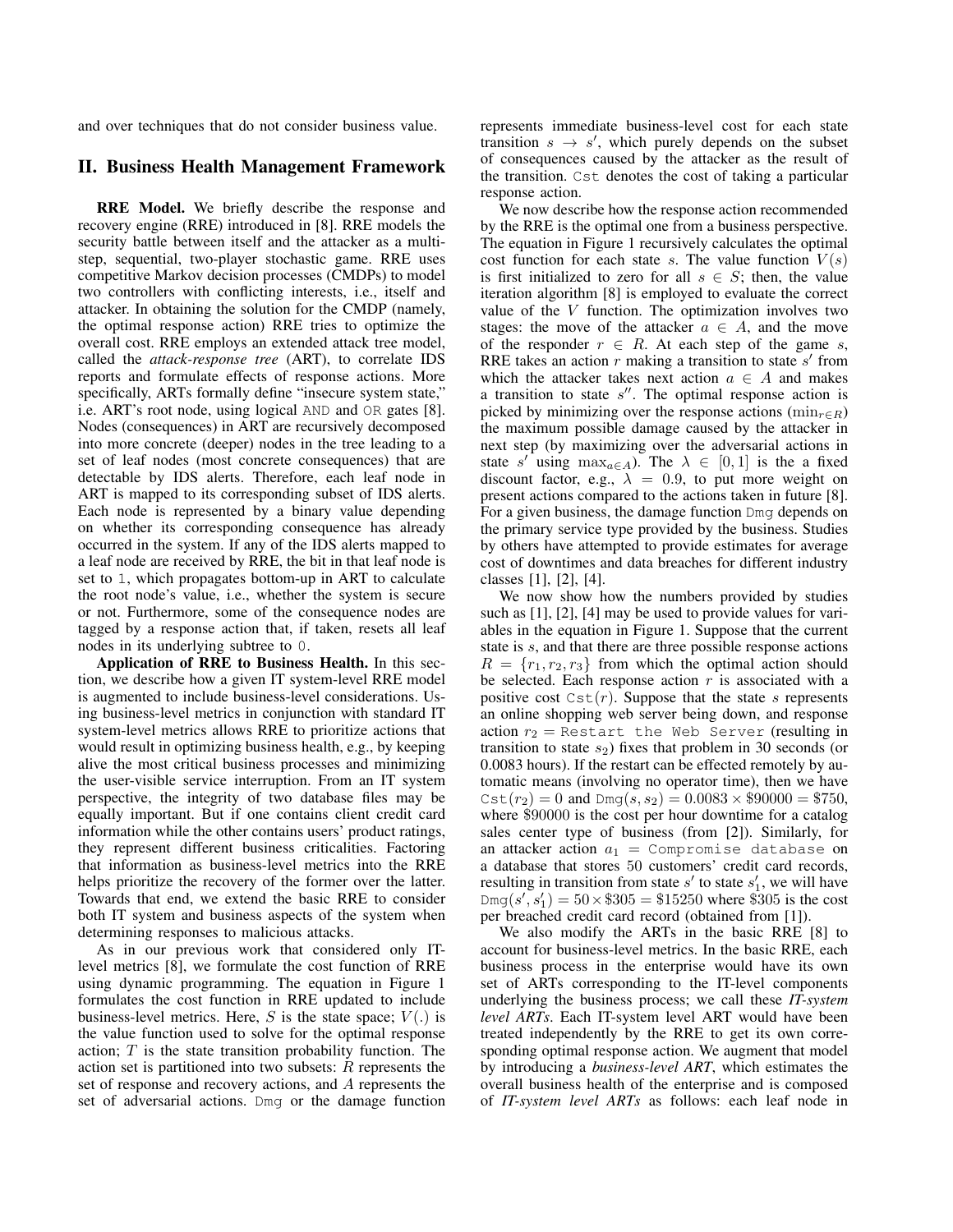$$
V(s) = \min_{r \in R} \Big\{ \sum_{s' \in S} T(s,r,s').\{ \text{Cst}(r) + \text{Dmg}(s,s') + \sqrt{\lambda} .\max_{a \in A} [\sum_{s'' \in S} T(s',a,s'').\big(\text{Dmg}(s',s'') + \sqrt{\lambda} .V(s'')\big)]\} \Big\}
$$

**Figure 1. The Dynamic Programming Equation to Solve for the Optimal Response Action**



**Figure 2. Enterprise IT Infrastructure**

the business-level ART corresponds to a root node of an IT-level ART. The value of a root node of an IT-level ART indicates how likely it is that that component is currently secure. More specifically, it indicates violation of a security property in a corresponding IT system-level component of the enterprise. These values are later used to set the values of leaf nodes in the business-level ART. The overall business-level health of the enterprise is represented by root node of the business-level ART, and its value is calculated according to a bottom-up logical propagation of the values in its leaf nodes.

We update the response action set in the ARTs to include business- as well as IT system-level responses. For instance, business-level responses for a server intrusion may include hiring a red team, posting a "sorry, our web ordering is down" notice on the server, and sending coupons to clients. Additionally, the cost function in RRE is updated to address not only IT system-level responses but also business-level responses that the core response engine can choose from; in other words, responses tagged to business-level consequence nodes (e.g., "order management business process is down.") in ARTs also have associated costs assigned to them.

#### III. Case Study

To motivate and validate our business-value-driven intrusion response framework, we consider a typical webbased retail company architecture, called "Widgets R Us." In this section, we describe three of the company's business processes, its IT infrastructure, and how its business processes are mapped to its IT infrastructure. We also describe various attack scenarios.

Business Processes. We consider three business processes for "Widgets R Us"<sup>2</sup> : order management, customer

support, and customer forum. The order management process is an abstraction of the typical high-level activities required to support a web-based retail transaction. The process includes activities performed by external service companies: a credit card verification service and a shipping service. For simplicity, the customer support process is limited to an abstraction of phone-based customer support. The process activities include answering general product questions and creating/updating customer account information. The customer forum process represents activities enabling customers to view, update, and discuss product reviews. When a customer browses the product catalog during the order management process, the order in which the products are presented to the customer is based, in part, on the user reviews.

These three retail-based business processes vary in the business value they provide to the company and, therefore, will have different security priorities associated with them. The order management process is the most critical. The company can incur significant costs associated with stolen information, for example credit card information [1]. The confidentiality, integrity, and availability of all the entities associated with the process are vital to the company's reputation and income; disruptions to the process have direct revenue impact. The customer support process is important, but less critical from a direct revenue impact standpoint than order management. Customer support is, however, important from a reputation standpoint. Since customer information is accessed and manipulated during the process, the availability and integrity of this information are areas of concern. The customer forum process is helpful to potential customers, but is the least critical of the three processes from a business value standpoint. Since product reviews affect product rankings, maintaining the integrity of reviews is a concern.

IT Infrastructure. Illustrated in Figure 2 are the various artifacts of the "Widgets R Us" IT system architecture. It is a canonical three-tier architecture, partitioned into multiple network zones for defense-in-depth. The production systems reside in a production network zone, separated from the Internet by a demilitarized zone. The production network zone is also separated from the company intranet. This separation restricts access to the production system to only authorized, internal users; for example, senior administrators that perform application server updates and maintenance.

There are two web servers connected to an external single sign-on (SSO) server: one supports the web content for the order management process, and the other supports the customer forum process. A third web server, accessible only from the company intranet, is connected to an internal SSO server. This server is used by the customer support process. Both of the SSO servers perform the roles of authentication proxy and reverse HTTP proxy. Internal and

<sup>2</sup>See https://netfiles.uiuc.edu/saliari2/www/Tech-Report.pdf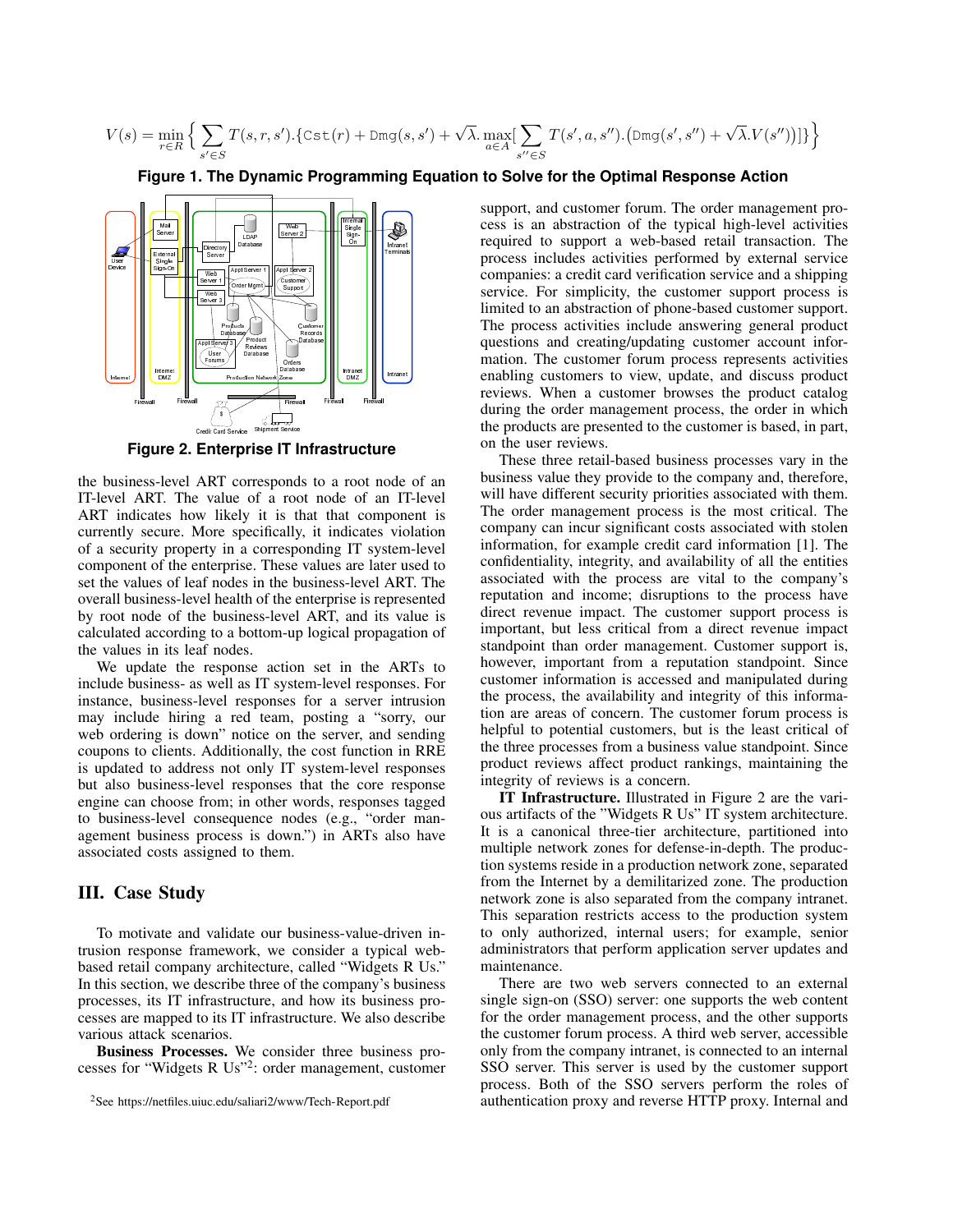external web requests are first directed to their respective SSO servers. The SSO server examines the URL in the user's web request and determines to which of the web servers the request should be forwarded.

The three business processes are executed on separate application servers. Customer records, customer orders, product records, and product reviews are stored in separate databases with each database running on a dedicated server. An LDAP user registry and authorization database stores information about users (both internal and external), groups, and roles and authorizations (for example, which user entity can perform what operation on which IT system component). A directory server is connected to the LDAP database. The SSO servers interact with the directory server to check a requested URL against LDAP and authenticating the user as required. Lastly, there is a mail server that receives, routes, and delivers email.

Business-to-IT Mapping. Identifying what IT system components are needed to support each business process activity is a complex undertaking. Previous work (involving some authors of this paper) [3] describes how such a mapping can be performed in an enterprise setting. The first step is the identification of the IT entry points for each business activity. IT entry points are system components (for example, a server, an application or middleware) by which a human, external contact, or machinery access the IT infrastructure. Typically, these points correspond to the inputs and outputs of the IT system. For example, the web server in Figure 2 is the IT entry point for the product catalog browsing activity of the order management process. The second step is to identify the dependencies that each IT entry point has on other IT system components. Automated discovery systems such as Galapagos [5] can be used to discover fine-grained dependency information between applications, middleware, and data. In the case of the catalog browsing activity, such a discovery system will indicate that the web server forwards requests to an application server, which in turn accesses data from a database server. Thus, the product catalog browsing activity depends on three IT components.

Using the aforementioned mapping approach, the three business processes are mapped to the IT infrastructure in Figure 2 as follows: The order management process is mapped to Web Server 1, Application Server 1, Orders Database, Customer Records Database, and Product Reviews Database; the customer support process is mapped to Web Server 2, Application Server 2, and Customer Records Database; and the user forum process is mapped to Web Server 3, Application Server 3, Products Reviews Database, and Products Database.

Threat Model. We evaluate the effectiveness of our framework in the context of three attack classes: (1) user/admin credential compromise, (2) network sniffing, and (3) file system compromise. All three attack classes are prevalent, as evident in our incident analysis of IDS logs collected over the last five years at NCSA [7]. These three attack classes cover a broad range in parameters such as likelihood of their success, their potential disruption to the IT systems, and the cost to the company. Additionally,



**Figure 3. Credential Compromise Attack**

each of these attack classes could serve as a launch pad for several other attacks.

*Credential Compromise:* Attacks seeking user credentials are common. Supplemented with easily available local root escalation exploits (e.g., CVE-2009-2692), stolen user credentials can help attackers obtain total control of the systems inside the network. *Network Sniffing:* Once inside an enterprise network, the attacker can install a network sniffer to help gather passwords for instant messengers, POP, IMAP, VNC, and similar services. Armed with such sensitive information, the attacker can carry out even more damaging attacks, e,g., session hijacking on HTTP traffic and gaining access to employee emails. *File System Attacks:* Certain attacks on web-based ordering systems target the file system from which the web server is distributing web pages. For example, a vulnerability in the shared file system (e.g., NFS) may allow a remote attacker to read/write contents in a directory with user or root privileges.Such an exploit would allow the intruder to run a fake web site on a genuine corporate server and lure customers into providing sensitive data.

## IV. Evaluation

We evaluate how considering business-level security metrics in conjunction with IT system-level metrics affects decision quality in terms of the cost of recovery after an attack. RRE is currently implemented for both Windows  $(CH.Net)$  and Linux  $(C/C++)$ . All experiments were conducted on a system with a 2.2 GHz AMD Athlon 64 Processor 3700+ with 1 MB of cache, 2GB of memory, and the Ubuntu OS (Linux 2.6.24-21).

Incident Replay Engine (IRE). We constructed an incident-replay engine (IRE) based on attack patterns and monitor alerts obtained from the analysis of 150 attack incidents observed at NCSA (UIUC) over five years [7]. In essence, IRE mimics the world outside the RRE. At the heart of the IRE are sets of finite state machines. Each finite state machine (FSM) is an attack model for incidents belonging to the same attack class. For example, Figure 3 shows the state machine model for incidents grouped under credential compromise, which accounts for 26% of all analyzed incidents. Each node in the FSM depicts an IT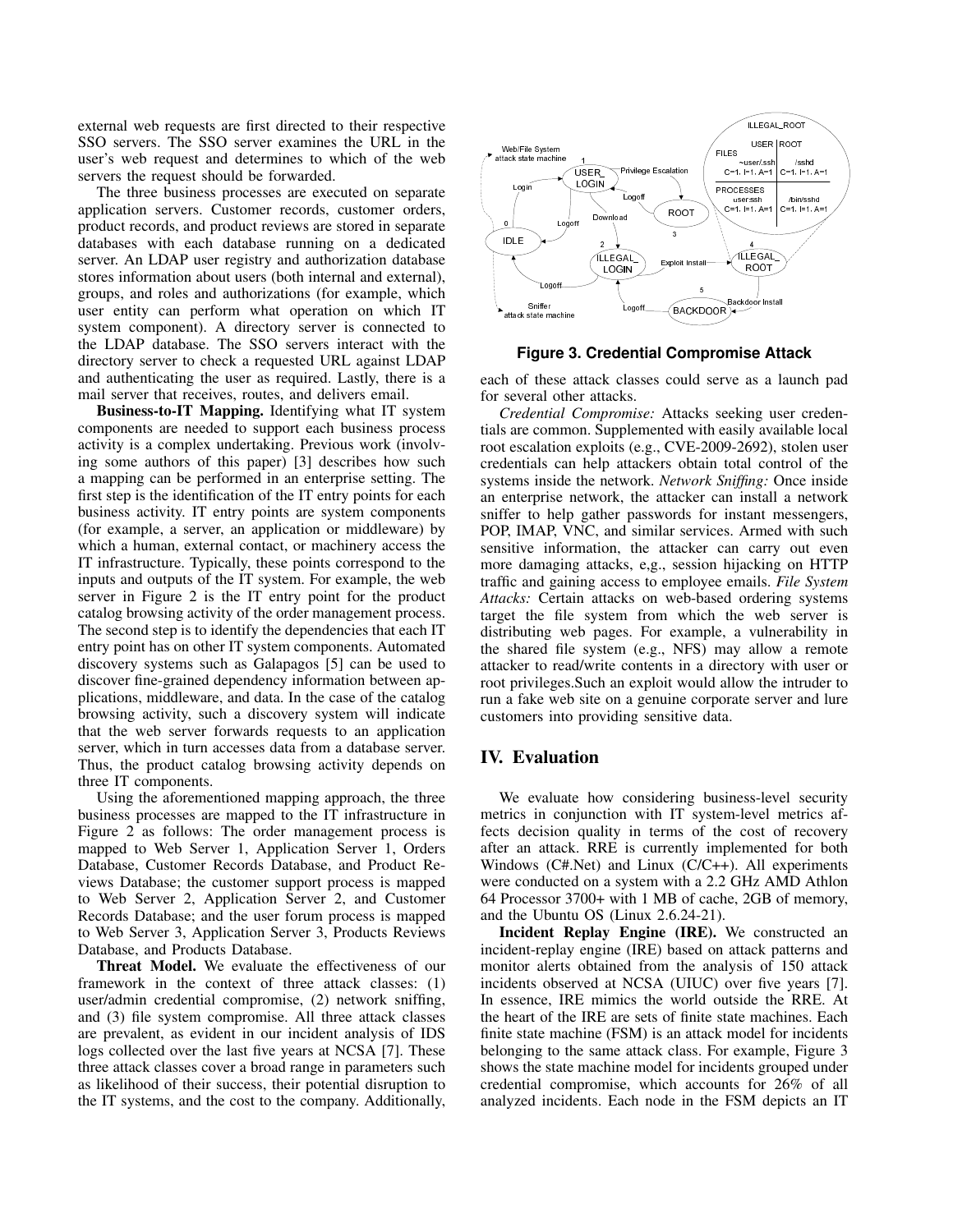

**Figure 4. Response and Recovery Engine Performance**

system-level state. The arcs (transitions) are the actions taken by a genuine user or an attacker, or alerts output by the monitoring system. Some transitions can be performed in multiple ways, e.g., an attacker can use different exploits to achieve his/her goal. A specific alert is associated with each transition. While replaying incidents, IRE also accounts for deficiencies of the real-world monitoring infrastructure by generating false positives. Building the FSM entails the following steps: (1) identification of all alerts associated with a given category of incidents; (2) identification of distinct system/application states traversed by the attacker in penetrating the network; and (3) assigning conditions to transitions between the system states identified in step 2.

IRE emulates the actions of both legitimate users and attackers using a state-based Markov model. It generates actions stochastically based on an exponential distribution as in the TPC-W benchmark [6]. Each action is associated with a set of pre-conditions and post-conditions; pre-conditions need to be met before the action can be taken, and post-conditions represent the action's effects on the system state variables. For instance, if IRE generates the attacker action "remove the /etc/passwd" (which requires root access), and the attacker only has user access privileges, then IRE simply ignores the action. On the other hand, if the attacker has already obtained root access, then the IRE updates the system state to reflect the removal of the file. At the end of each step, IRE doubling as a detection system, also sends reports to the RRE regarding attack incidents in the system. The reports that IRE sends to RRE include the confidentiality, integrity, and availability (CIA) binary values for files and processes of interest (e.g., the /etc/passwd file has been accessed and the sshd process terminated). Upon receiving reports from IRE, the response engine (RRE) concurrently (in a separate process) decides upon optimal response actions and sends the selected action back to IRE. Finally, IRE updates the system state to reflect the completion of the response action.

RRE Performance Analysis The business cost of a successful attack is directly affected by the complete recovery time which consists of two factors: the time to select the response action, and the time to carry out the action. RRE uses the ART for the case study network with 42 leaves, which is fed into RRE in XML format. The ART is automatically converted to its corresponding CMDP, that is later solved for response actions. ART-to-CMDP conver-

sion of the ART results in a CMDP with  $2^{42}$  states, which is computationally intractable; therefore, RRE makes use of an approximation algorithm, i.e., *envelope* [8], to limit the lookahead steps (horizons) while solving the CMDP.

As shown in Figure 4(a), RRE can solve for response action within 10 seconds if the number of horizons to consider is kept below 8, and it takes about 1 minute if 11 horizons are considered. Clearly, the more horizons RRE considers, the closer the selected response action will be to the optimal one, but the more time it takes for the decision. Figure 4(b) shows the number of states given the number of future horizons RRE takes into account. For instance, considering only one future action sequence, the generated CMDP will have 43 states. The size of the state space exceeds one million when the number of horizons is set to 11. RRE's most time-consuming task is the conversion of the business-level ART into its corresponding CMDP model. Figure 4(c) shows that it takes about 10 minutes for RRE to accomplish the ART-to-CMDP conversion when 10 future horizons are considered. However, it is important to mention that the ART-to-CMDP conversion step could be a one-time effort and done only once off-line, before the whole framework starts to operate.

Comparison with Static Response Mechanisms. We evaluated RRE against response systems that statically choose responses from a lookup table containing (IDSalert, response) mappings. There are a total of  $2|\mathcal{L}| = 2^{42}$ initial system states for the interaction; we investigate how RRE and the static engines perform, in terms of recovery cost (i.e, the total time to recover in seconds), when  $1 \leq i \leq 42$  of the IDS alerts are received in the starting state. As shown in Figure 5, RRE takes advantage of its game-theoretic cost optimization engine to recover the system with lower total cost. It is important to note that the recovery costs for the two engines are closer to each other when there are fewer IDS alerts received, and hence fewer leaf nodes fired in RRE; however, RRE is more helpful than static engines when larger numbers of IDS alerts from different parts of the system are received. The reason is that RRE solves CMDP to get the optimal action while the static engine simply looks up its manually prefilled table and sequentially takes response actions corresponding to each received alert.

RRE with and without Business-level ART. We evaluated the business-level impact of using the extended RRE (that includes the business-level ART), the basic RRE (presented in [8]), and a static intrusion response system